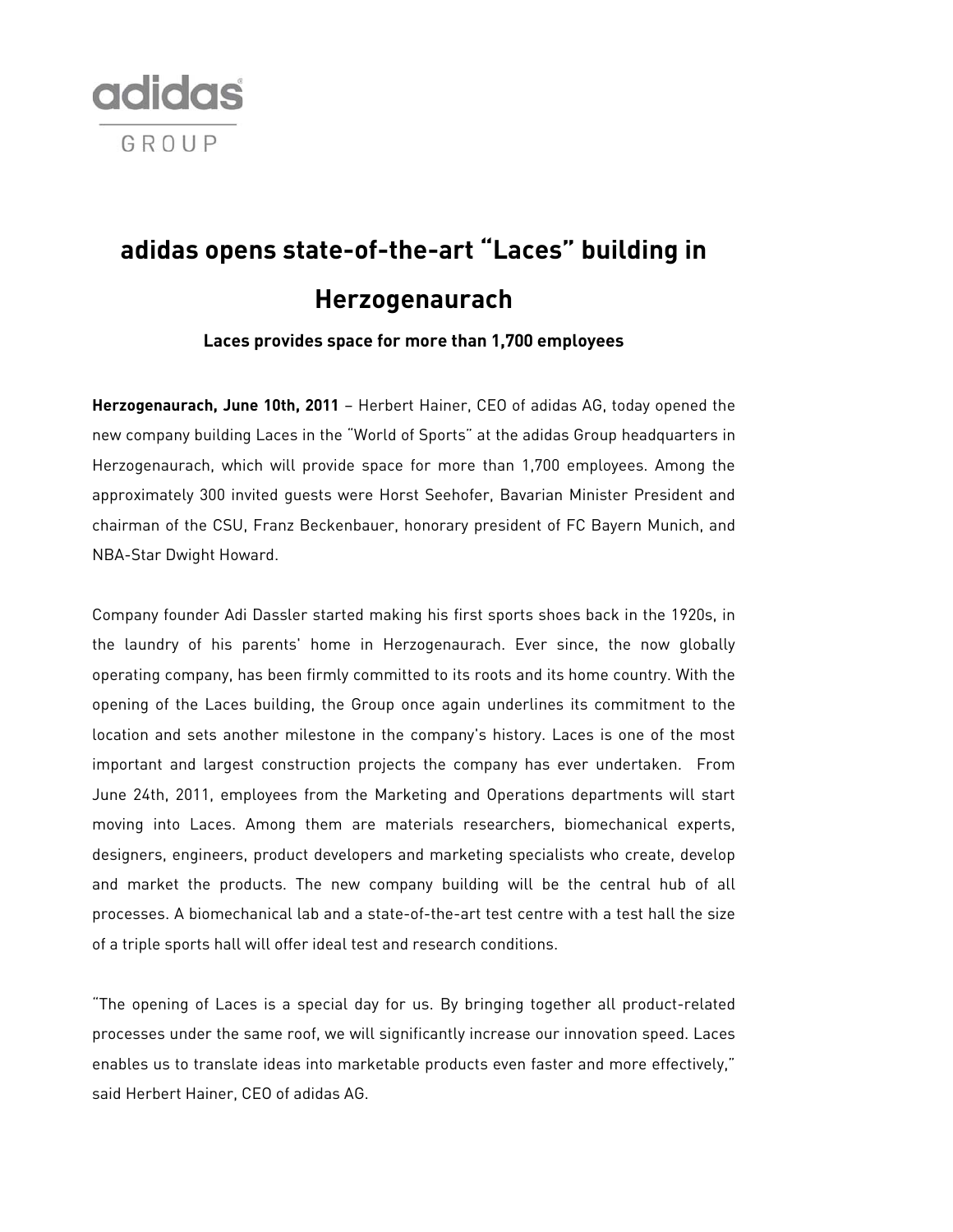

page 2

Laces comprises seven levels and covers a total net floor area of more than  $57,000$ m $^2$  – this equals approximately the area of eight football pitches. The façade on the western side is 100m long and would be ideally suitable for athletic sprints. The building height is 30m, meaning that approximately ten basketball hoops on top of one other would fit into Laces.

Laces, with its dynamic dimensions and white contoured façade, complements the existing building ensemble of the World of Sports, between the Adi-Dassler-Sportplatz and the black and relatively flat adidas Brand Center building. At the centre of the building is the Atrium which functions as the communicative hub. It features an ETFE cushion roof surface which is similar to that of the Allianz Arena in Munich. In addition, the building design has been heavily influenced by the "laces" which give the building its name. The laces traverse the Atrium as open walkways, connecting the individual departments, facilitating an open working environment and also "tying" the building together to create a unique, highly communicative office building.

The architects from kadawittfeldarchitektur GmbH were responsible for the modern design of the building and were awarded with the Office Application Award for the most innovative concept in 2009.

The opening of Laces is another step in the incremental expansion of the Herzogenaurach location that initially started in the framework of an urban design master plan in 1999. It ensures the further optimisation and expansion of an attractive working environment for employees of the adidas Group.

The number of adidas employees working in Germany and Herzogenaurach has almost doubled in the past ten years. Currently, the adidas Group has 3,760 employees in Germany, with 3,000 of them working in Herzogenaurach. The adidas Group will this year again create around 100 new jobs.